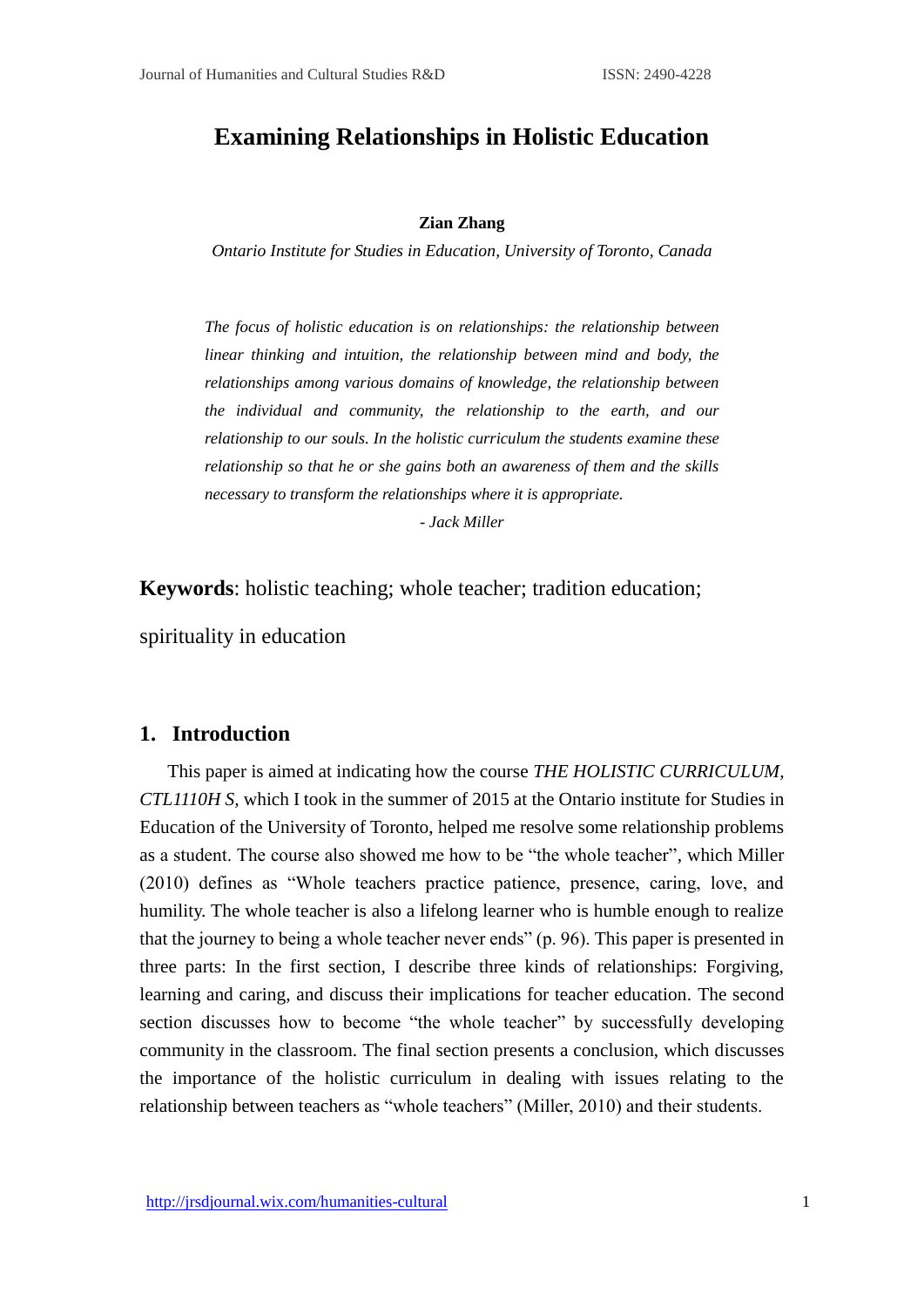## **2. Forgiving, Learning and Caring**

What is the role of the teacher? Michele Irwin (2014) also contemplates this question, stating "What am I when I stand at the classroom door? Before I turn the knob and go in, what do I bring with me? I don't walk through the door merely as *teacher*" (p. 61). Irwin's questions are important because they show the responsibility of "the whole teacher", and point to the need for teachers to engage in deep reflection before entering the classroom.

Based on my own experience as a student, I have observed teachers who were certainly not "whole teachers". I had always envisioned a teacher as being a caregiver, a friend and a parent; this vision suddenly changed during my second year of high school when I met my mathematics teacher. I decided to take the entrance examination for the Performing Arts program at Fudan University. In order for a student to study at Fudan University, he or she needs very high grades; this program helps students increase their chances of succeeding in the overall Chinese university entrance examination. For example, when other universities needed a score of 550, Fudan would only accept students whose scores exceeded 650. However, I was encouraged by the hope that if I successfully passed the performing arts examination, I would only need to get a score of 550 in order to be accepted at Fudan. This examination consisted of two parts. The first part was a writing examination. The second part was a vocal music interview. Before applying and qualifying for the artistic examination, I had to first obtain the certificate in Provincial Level A in Vocal Music. Therefore, at the end of my second year of high school, my parents hired a music professor at a university in our city to help me prepare for this exam. The music professor told me that I should practice everyday so that I could improve my skills in a short time. Learning music was a very intense and time-consuming process. I only had two months left to prepare for the certificate examination, however, my high school, being the only advanced high school in our county, was primarily focused on academic achievement and not on extra-curricular activities; there was clearly a bias against those who were talented in the arts. Therefore, students spent a lot of time studying and were under a lot of stress. As a result, I booked the music room at our school and practiced for one hour after I finished my classes before the self-study started. My father had to drive three hours from my home to the university every week. I was motivated by the tremendous amount of care and attention that my parents devoted to this venture, and I made a concerted effort to learn as much as I could.

Then the nightmare began on my third day of practice. The mathematics teacher who was in charge of our class began to cause trouble for me. He was mad at me and he asked me to stand in his office after I finished practicing. He said many inappropriate words to me, and accused me of having a negative effect on the whole class. When I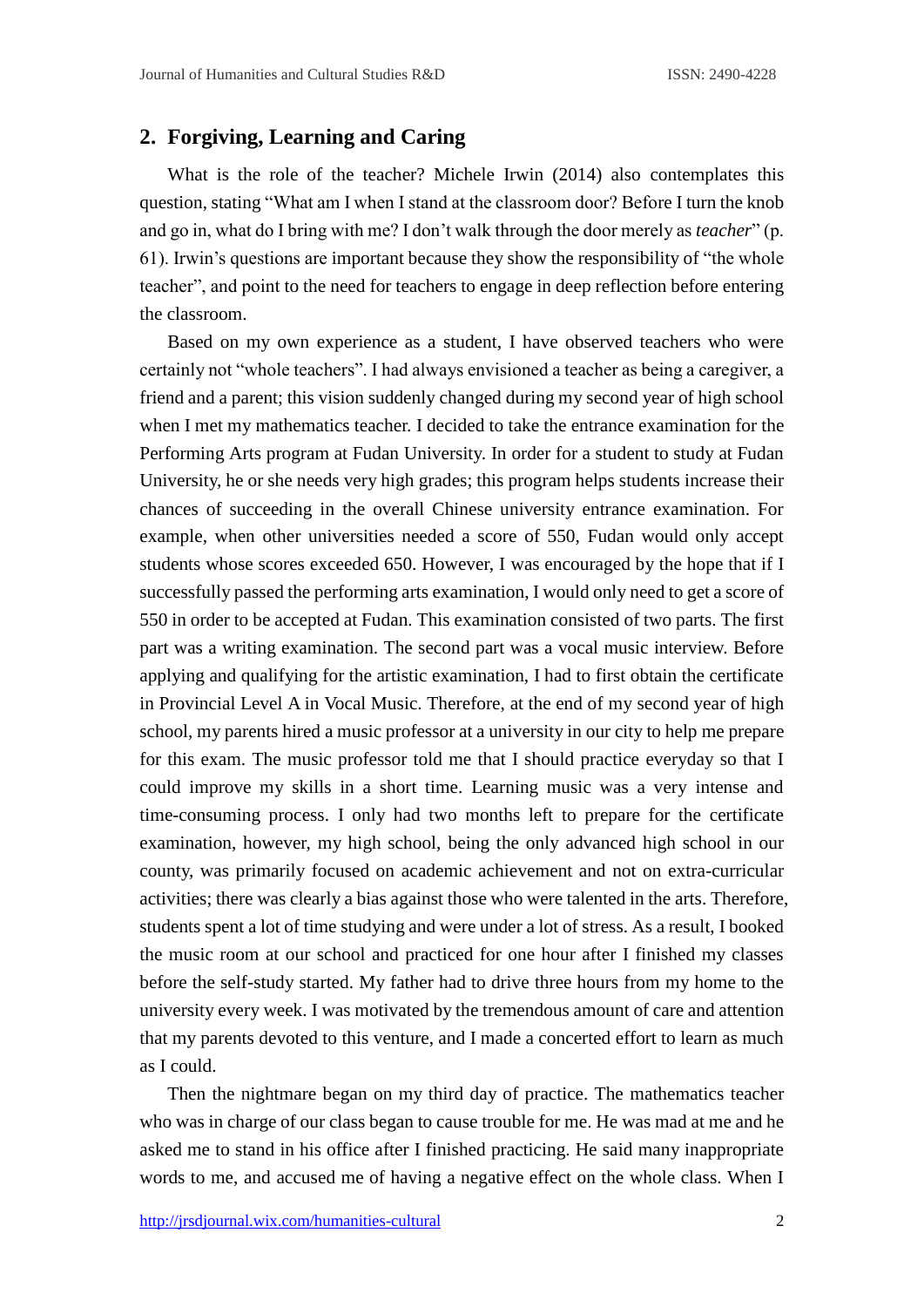went in and out of the classroom during the break periods, I was told that I distracted the students who were doing self-study. He later blamed me, stating it was my fault that our class ranked last in our grade. He mentioned that because I was learning vocal music, the marks of the whole class dropped. He said that I affected the learning atmosphere in our class, and asked me to either stop preparing for the performing arts examination or to leave his class. He would punish me by asking me to stand up during every mathematic class. I was eventually forced to transfer from the science to the humanities department at the end of the second semester in the second year of high school. However, I continued to persevere and I was successful; I obtained the certificate and passed the writing test of Fudan University's performing arts examination at the beginning of the third year of high school. Bases on my personal experience, I believe that a teacher should show care to a student. I believe that a responsible teacher should help and encourage students in pursuing their dreams, rather than asking them to give up their dreams.

I would also like to give another anecdotal example, which illustrates the lack of holistic practice on the part of a teacher by again making reference to my experience in preparing for the performing arts examination. I contacted my music professor before I participated in the vocal music interview of Fudan University. The music professor said that I needed to practice for three months before taking the vocal music interview. The reason was that this interview was quite competitive in our country. I talked with the history teacher who was in charge of our class at that that time, and told her that I had to practice with the music professor in the university on weekends and practice in the music room in our high school during breaks on weekdays. The history teacher immediately refused to accede to my request. She said that it would affect the learning atmosphere in our class if there were a student practicing music for three months. She decided to only give me two weeks, or I had to leave her class. I had no choice but to abide by her decision. As a consequence, I failed the vocal music interview because I spent less time practicing than other competitors. I was the subject of much ridicule when students and teachers of my high school found out about the result. Having failed the artistic examination had a domino effect as I also failed in the Chinese university entrance examination because of my limited study time in humanities. When I transferred to the humanities in the second year, teachers had already finished teaching the content and were in the process of reviewing the material. For many years, I harbored considerable anger and resentment towards these two teachers. I felt that I would never be able to forgive them nor was I able to forgive myself. However, all this changed when I took Professor Miller's courses *CTL1106H S SPIRITUALITY IN EDUCATION* and *CTL1110H S THE HOLISTIC CURRICULUM* during my Master's program at the Ontario Institute for Studies in Education of University of Toronto.

In Professor Miller's class, many students shared their life stories about forgiveness,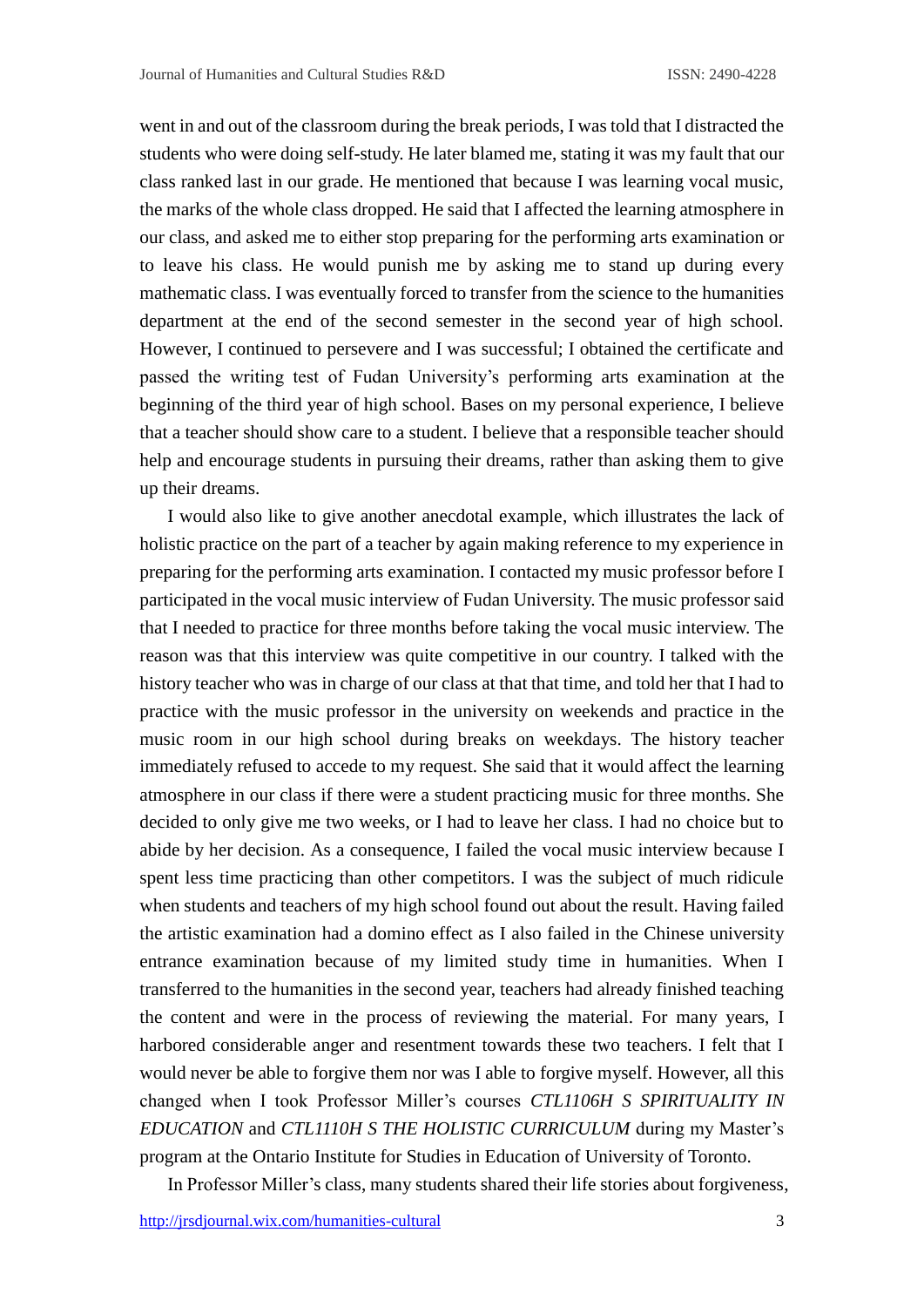which deeply touched my heart. The meditation such as love-kindness and visualization in his class also helped me walk out of the darkness of the past. Meanwhile, Professor Miller recommended many books to us. Among them, bell hooks' book entitled *All About Love: New Visions* had a tremendous impact on my life. According to hooks (2000), "We can never go back. I know that now. We can go forward. We can find the love our hearts long for, but not until we let go of grief about the love we lost long ago, when we were little and had no voice to speak the heart's longing" (p. x). The loss of the opportunity to study at Fudan University had been a source of hurt for me everyday for over five years. However, due to that loss, I studied very hard during my undergraduate studies. I was determined to pursue my dreams of attending this prestigious university to pursue my master's degree. I conquered my difficulties during my undergraduate study. Those around me did not believe that I got accepted to University of Toronto - one of the highest ranked universities in the world.

While taking Professor Miller's class, I started to notice a gradual change in my feelings. I started to realize that if I had not had this experience with my mathematics or history teachers, and if I had not failed the Fudan University entrance examinations, I might not be the person who achieved her goal by working hard and never giving up during those four years. I realize now that during that process, I became a better me and I got to know what I really wanted. Therefore, I decided to forgive the two teachers and myself. As hooks (2000) said: "Forgiveness is an act of generosity. It requires that we place releasing someone else from the prison of their guilt or anguish over our feelings of outrage or anger. By forgiving we clear a path on the way to love" (p. 139). Therefore, I realized that I should forgive my mathematics and history teachers. On the one hand, the two teachers were right; they wanted to build what they considered to be a good learning atmosphere in the class. They hoped that their students could achieve good scores in school examinations. On the other hand, my mathematics and history teachers were wrong. They ignored a student for the sake of achieving her goal in the class. In my opinion, these teachers should listen to every student's opinion. In *Teaching from the Thinking Heart*, Karmiris (2014) affirms that: "Listening with the intention of learning from another is fundamental in teachers' efforts to build community through dialogue in our school" (p. 182). My teachers should have tried to understand my own thoughts towards the performing arts examination and they should have supported me. They should not have made a decision for me or discouraged me without asking for my own thoughts. From my point of view, a teacher's role is to help students achieve their goals. A teacher is a great guide during students' growth.

At the same time, teachers should also show that they care about their students. A teacher once told me that she only showed up on campus when she had classes. She chose to become a teacher because teaching was considered as a stable, safe and secure profession and she could enjoy two months off during the summer time. She taught the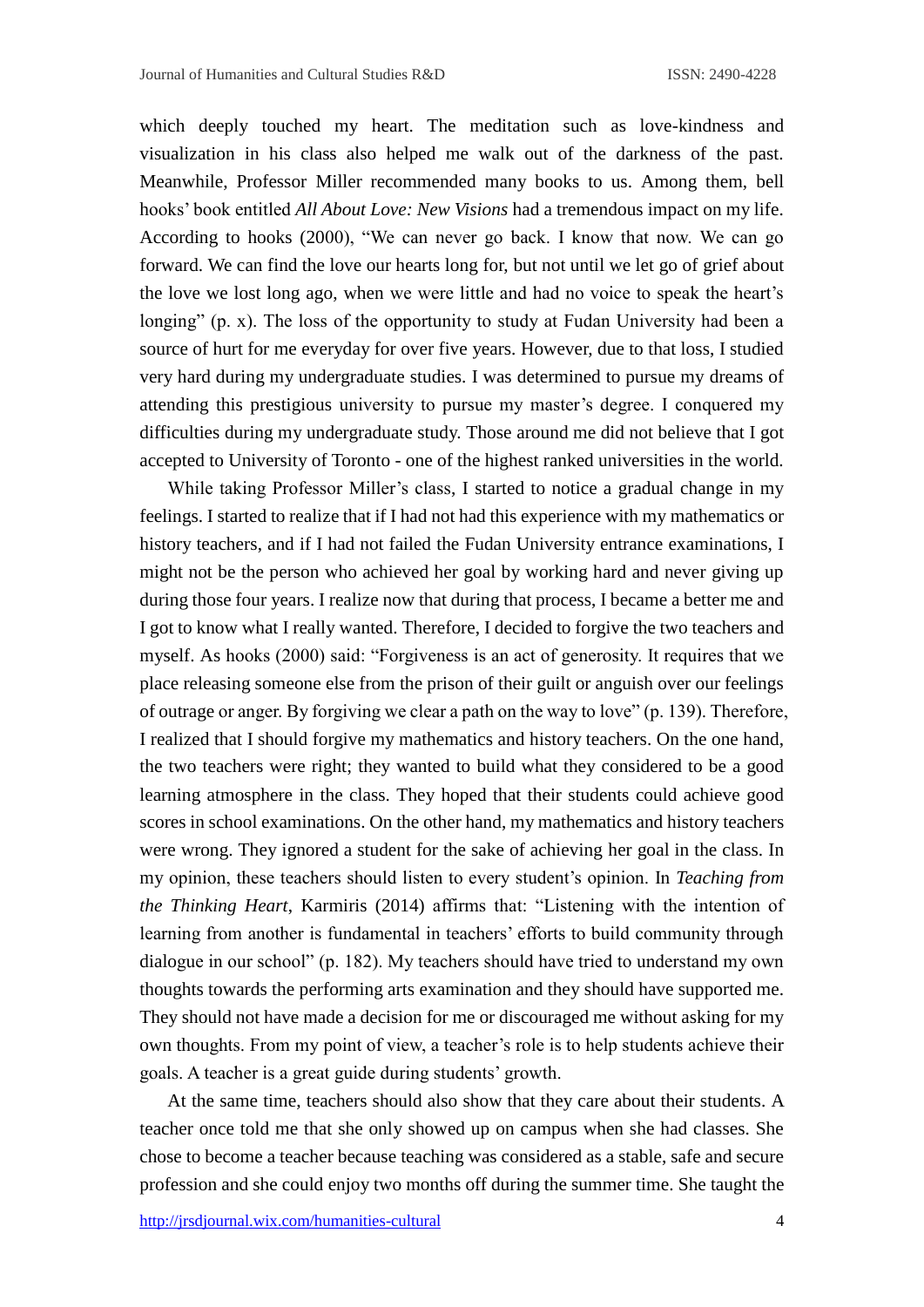same material year after year. She did not care whether students listened to her in class. She said that if students wanted to pass, then she would let them pass. Therefore, it was a 'win-win' situation. She got the salary and students got the passing grade. I strongly disagree with her attitude. As Miller (2010) suggests:

> Instead of seeing the school as a factory where people behave as if they are working on an assembly line, the school can be seen as a complex living organism that is evolving – changing through a sense of purpose, collaboration, and a deep sense of inner direction. (p. 92)

Indeed, a school is a small society. Students and teachers should work as a team. Teachers should be present, and then students can sense that teachers are with them. If teachers show that they care about their students, they will then have more energy and courage to progress in their studies. Like Miller (2007) asserts: "Teachers should simply learn to be with students. Students can sense when we are not with them, and if this sense becomes permanent, a deep alienation can develop between student and teacher" (p .192). He further states that teachers ought to show care through helping students make the link between their own interests and the subject matter at hand (Miller, 2007). It is my belief that if teachers pay more attention to student interests, they will achieve better results from their students because students will tend to be more motivated. When teachers use the same teaching material every year, the material can become outdated and students can become disinterested in the subject matter.

### **3. Be "the whole teacher"**

Currently, there are many news reports in China relating to conflicts between students and teachers. These reports explain that some students never show up to class. Some students never listen to their teachers. Some students even have physical fights with teachers. From a student's perspective, I believe teachers can apply some changes in their classrooms to make their classes seem more engaging. Being "the whole teacher" is therefore of paramount significance in the education arena. Engaging students to learn through holistic (loving and caring) practices has shown to provide a better learning environment for student growth and development. Engaging a student using fear or strict disciplinary measures, has shown the opposite, creating a negative space.

Furthermore, the whole teacher should create a healthy and caring classroom community. In *Teaching from the Thinking Heart*, Verhaeghe (2014) affirms that a holistic classroom provides a friendly environment for both students and teachers to express themselves freely, allowing them a unique opportunity to be whole people. For example, Miller (2010) points out that when teachers are mindful and pay special attention to their students, students feel gratified. This observation really resonates with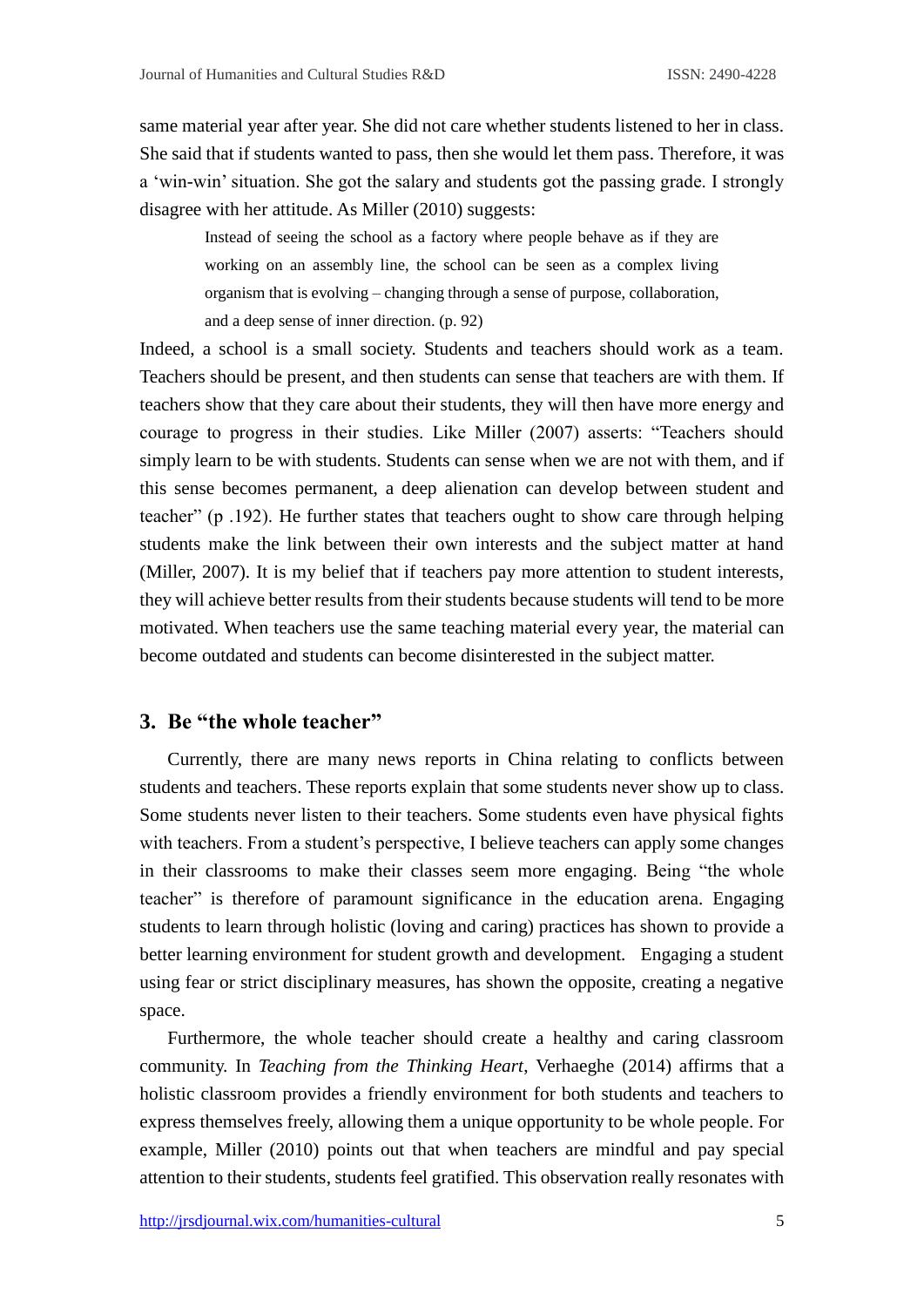me, and reminds me of an experience I had one evening during self-study time at my high school. I went to the front desk to ask the teacher a question, but the teacher ignored me because she was playing a game on her mobile phone. At that time, I felt very uncomfortable and I clearly felt the distance between the teacher and myself. This feeling could have been avoided if the teacher followed holistic education principles, respecting students and providing assistance to students in need. In addition, this teacher could have been aware of her tone when communicating with students. Students may feel intimidated when teachers only use a serious or stern voice; therefore, making good eye contact and smiling can help the connection between teachers and students.

In order to build a caring classroom community, it is also important for teachers to use cooperative learning methods (Slavin, 1983). For example, when teacher encourage students to practice cooperative learning, students can be motivated to increase each other's learning, and this has a positive effect on student academic achievement. Another important way of building a healthy classroom community is to use a classroom circle (Johnson, 1984). Teachers could ask students to sit in a circle when students are going to speak and share their stories with the whole class. Creating a classroom will help students become less fearful and feel warmth and love.

Moreover, in order to improve their practice and enhance student learning, the whole teacher can apply three processes or orientations to the curriculum: transmission, transaction and transformation as suggested by Miller (2010). In transmission teaching, teachers help students master academic subjects by focusing on textbooks and explaining to students when they have questions. Teachers will also help students develop basic skills such as reading as well as writing and students should learn to adopt various cultural values from teachers. On the other hand, in Transactional teaching, students are required to develop problem solving, inquiry and critical thinking skills. One of the most important social skills a person can learn is how to resolve conflict in a constructive manner. Furthermore, resolving conflict in a safe and positive manner supports transformative critical thinking skills. This, in turn, will also help students develop wisdom, compassion and wholeness through experiential learning. Therefore, it is obvious that holistic teaching processes are a great "tool for growth and development to prepare students to be productive, purposeful, knowledge generating and humane citizens" (Schrage & Giacomini, 2009, p. 45).

### **4. Conclusion**

All in all, my personal examples show the negative results in education if the teacher is not "the whole teacher". In my opinion, a higher degree or diploma does not necessarily translate into being an excellent teacher from a professional perspective. To